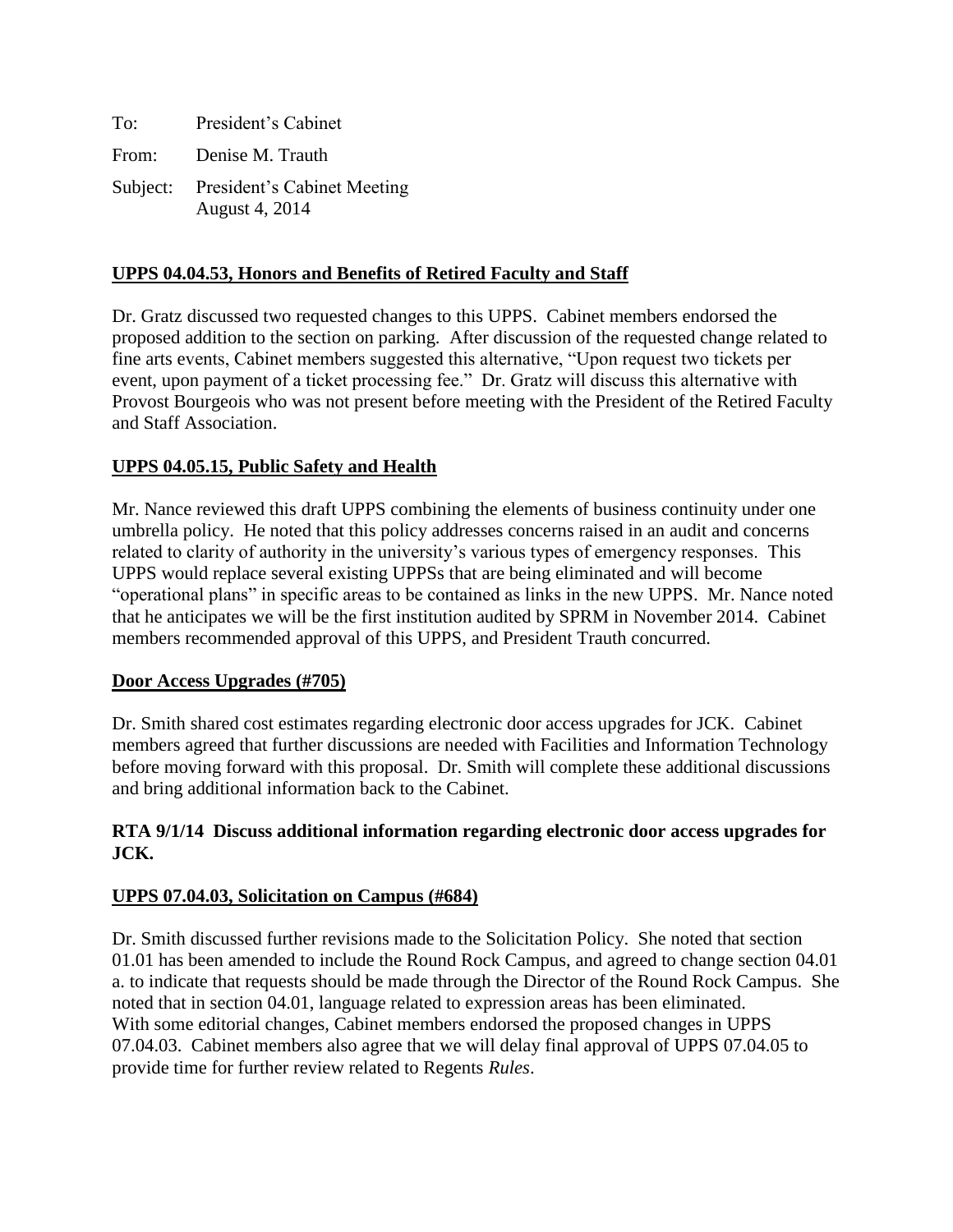## **Athletic Issues (#636)**

Dr. Teis discussed athletics options that are being considered as part of NCAA governance changes, noting that NCAA proposals will be voted on soon. Dr. Teis shared additional information regarding estimated new costs of proposals and other budget pressures from embedded annual costs increases for tuition and fees, housing, and board.

## **President's Update (#556)**

President Trauth asked about how Texas State had responded to requests related to an *Austin American-Statesman* article. Dr. Breier reported that Mr. Jayme Blaschke received a request saying the deadline was August 3, 2014, and forwarded it to UPD, but Dr. Smith was not included in the loop. The original request included a request for student names. Although several UPD staff members were involved and our numbers were available, the request for individual names delayed the response. The TSUS Office was also consulted during this process. Dr. Breier noted that she is making changes to improve future responses, including making sure that the appropriate vice president is included in the loop for such responses.

President Trauth said in the future, during any conference calls related to changes in Regents' *Rules,* she would like to have an appropriate Texas State representative participate in person in Austin.

## **Coordinating Board (#5)**

President Trauth reported that the Coordinating Board approved our proposal for a master of science degree in engineering at their July 2014 meeting. She congratulated everyone associated with developing the proposal. She also noted that a Congressional proposal is moving forward requiring in-state tuition charges for all veterans and their dependents, noting that resistance from APLU appears to have led to a backlash in Congress.

## **Significant Issues (#01)**

Mr. Nance noted that Sam Houston President Dana Gibson is on a Congressional committee chaired by Senator Lamar Alexander on the deregulation of higher education. He will send a list of issues to Cabinet members, and invited comments. Cabinet members noted that "Dear Colleague" letters are being distributed by the U. S. Department of Education at the rate of more than one a week.

Mr. Nance also noted that the Coordinating Board is beginning the work of the HEAF reallocation committee; he and three other individuals affiliated with the TSUS are on this committee.

Dr. Breier asked about the planning process for the Comal Building Renovation Rededication on the October 1, 2014. Mr. Nance will follow up on this issue.